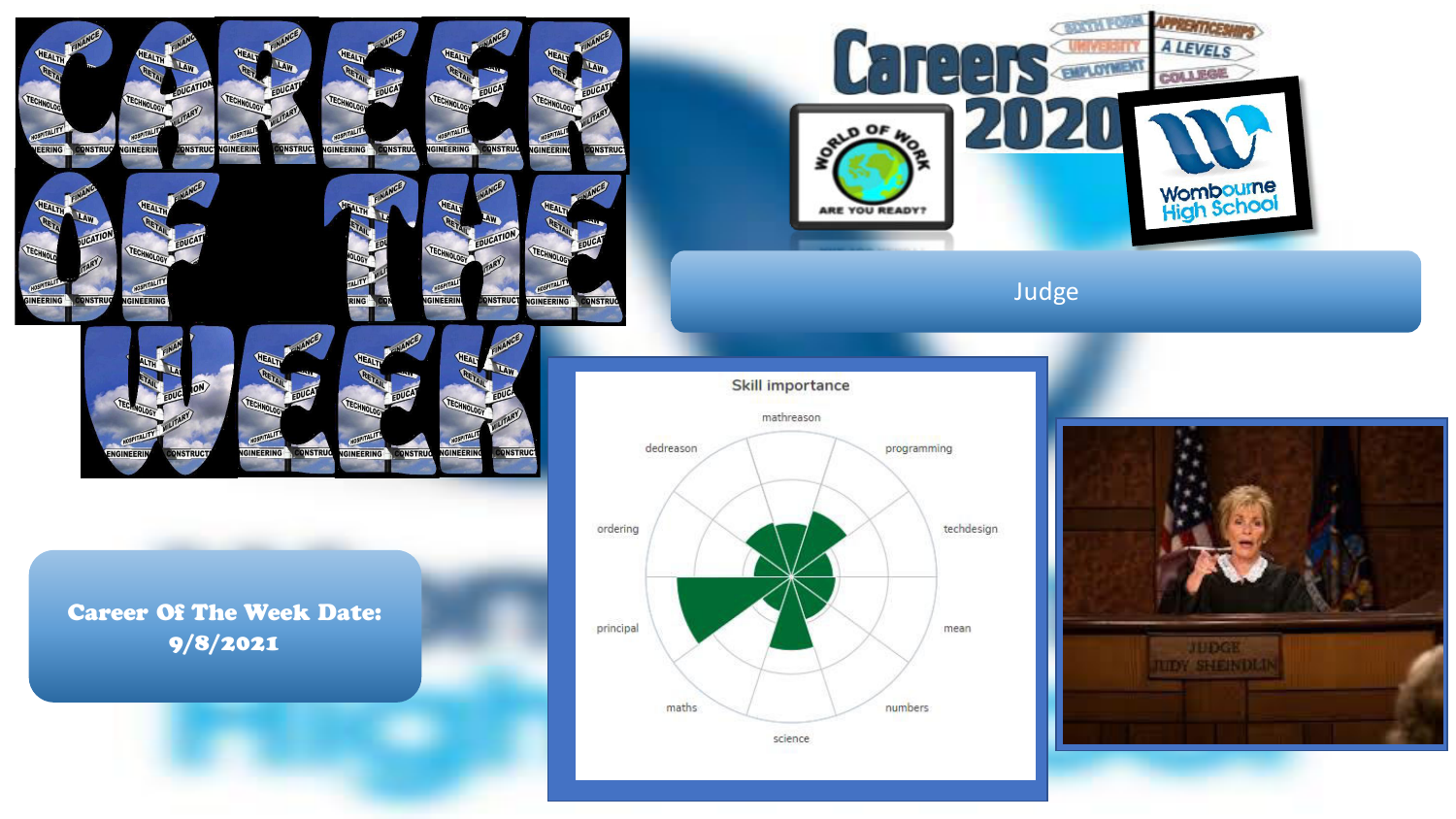

| £35,880<br>average salary        | $\overline{\mathbf{3}}$ |
|----------------------------------|-------------------------|
| The UK average salary is £28,758 |                         |
|                                  |                         |

 $\left( \mathcal{D}\right)$ 

 $\left( 2\right)$ 

29 average weekly hours

There are 37.5 hours in the average working week

52% male 48% female

The UK workforce is 47% female and 53% male

## Judge



Job holders in this unit group prepare and conduct court cases on behalf of clients, preside over judicial proceedings, and pronounce judgements within a variety of court settings and tribunals.

## **Qualifications**

Entry to training requires a qualifying law degree or postgraduate diploma. Entrants then undertake a one year Bar Vocational Course followed by pupillage in one of the Inns of Court. The system for training of advocates in Scotland requires a postgraduate Diploma in Legal Practice followed by two years' training as a solicitor. The position of judge is obtained by appointment of those who have substantial post-qualifying experience in legal practice.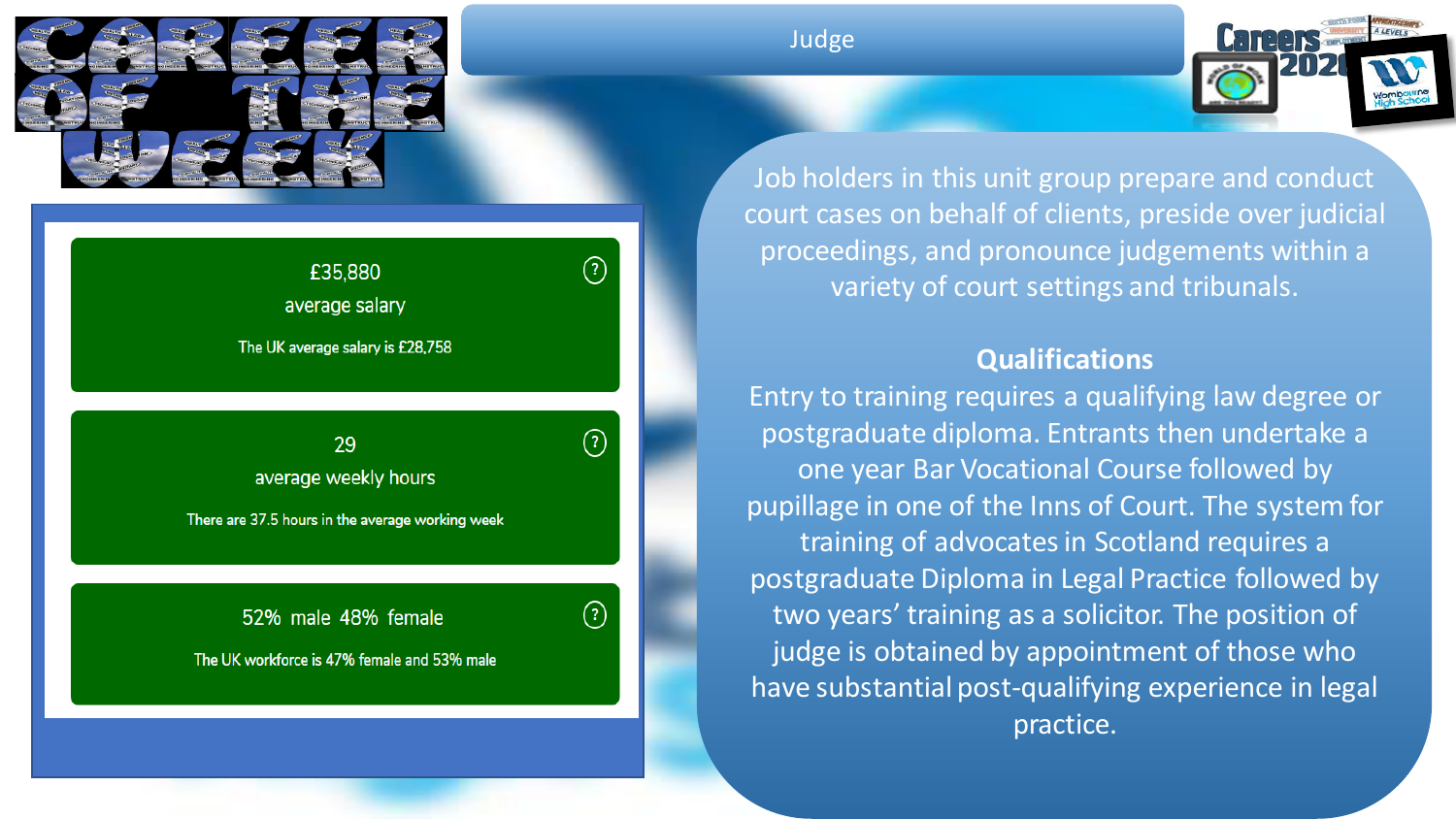

## Judge





## **Tasks**

Becomes acquainted with the facts of a case through reading statements, law reports, and consulting with clients or other professionals; Advises client on the basis of legal knowledge, research and past precedent as to whether to proceed with legal action; Drafts pleadings and questions in preparation for court cases, appears in court to present evidence to the judge and jury, cross examines witnesses and sums up why the court should decide in their client's favour; Hears, reads and evaluates evidence, and instructs or advises the jury on points of law or procedure; Conducts trials according to rules of procedure, announces the verdict and passes sentence and/or awards costs and damages.